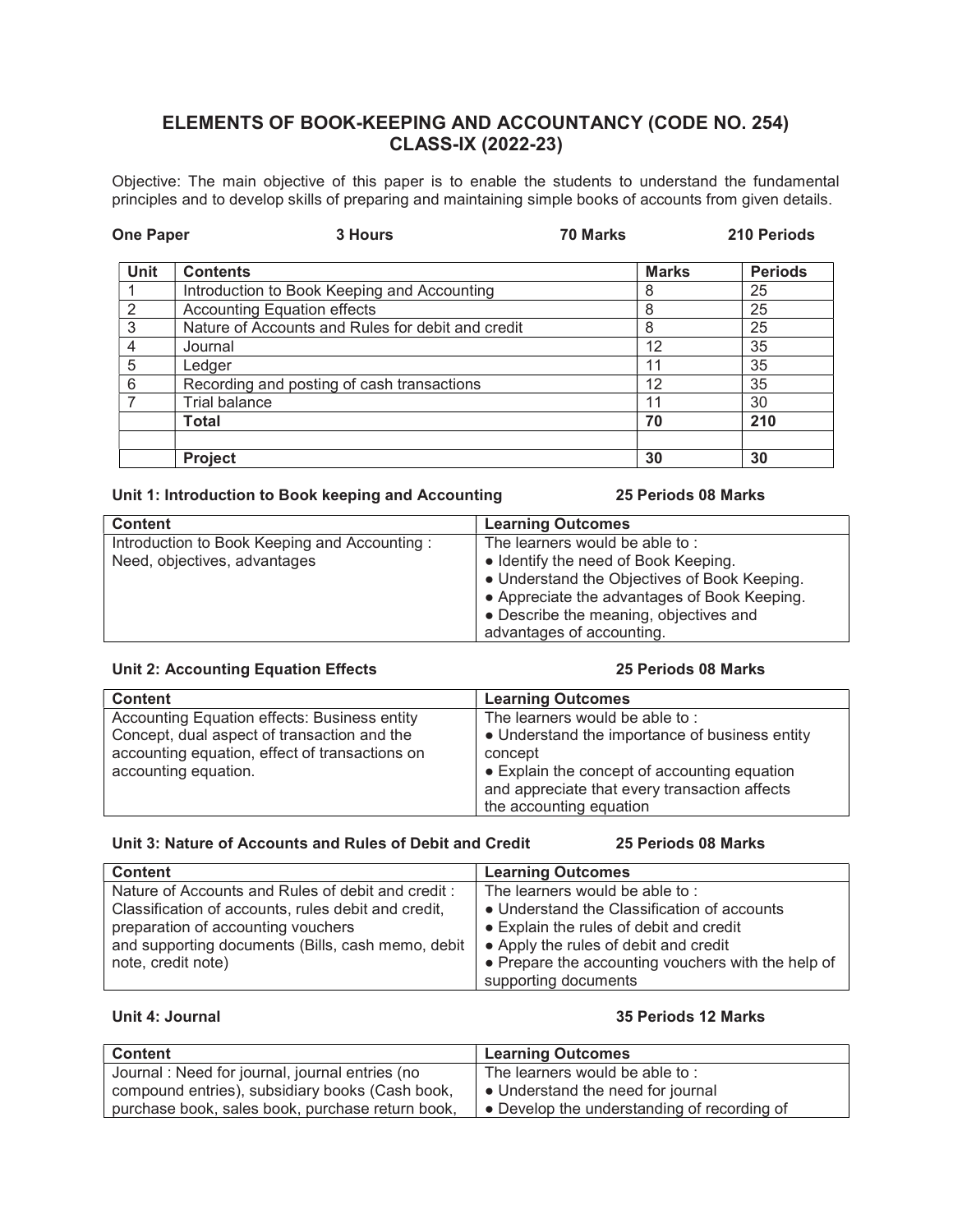| sales return book and journal proper) | transactions in journal<br>Ⅰ ● Explain the importance of preparing subsidiary<br>books. |
|---------------------------------------|-----------------------------------------------------------------------------------------|
|---------------------------------------|-----------------------------------------------------------------------------------------|

### Unit 5: Ledger 2012 12: 2013 12: 2014 13: 2014 13: 2015 13: 2016 13: 2017 13: 2018 13: 2019 13: 2019 13: 2019 1

| <b>Content</b>                                    | <b>Learning Outcomes</b>                           |
|---------------------------------------------------|----------------------------------------------------|
| Ledger: Definition and importance, relation       | The learners would be able to:                     |
| between journal and ledger. Meaning of posting,   | • Explain the concept of ledger and its importance |
| guiding rules procedure of posting transactions   | in accounting process.                             |
| from journal to ledger and balancing of accounts. | • Appreciate the relationship between journal and  |
|                                                   | ledger.                                            |
|                                                   | • Develop the understanding for posting of         |
|                                                   | transactions and balancing of accounts.            |
|                                                   | • Explain the meaning of ledger posting            |
|                                                   | • Understand the procedure of ledger posting       |

# Unit 6: Recording and Posting of Cash Transactions 35 Periods 12 Marks

| <b>Content</b>                                                                                                                                                                                       | <b>Learning Outcomes</b>                                                                                                                                                                                                                                                                            |
|------------------------------------------------------------------------------------------------------------------------------------------------------------------------------------------------------|-----------------------------------------------------------------------------------------------------------------------------------------------------------------------------------------------------------------------------------------------------------------------------------------------------|
| Recording and posting of cash transactions :<br>Necessity of cash book and its preparation. Simple<br>cash book and cash book with cash and discount<br>column. Petty cash book with imprest system. | The learners would be able to:<br>• Explain the purpose of maintaining a cash book<br>• Develop the skill of preparing the format of<br>different types of cash books                                                                                                                               |
|                                                                                                                                                                                                      | • Understand the method of recording cash<br>transactions in simple cash book, double column<br>cash book (cash book with cash and discount<br>column) and petty cash book<br>• Understand the concept of imprest system<br>• Develop the skill of maintaining petty cash book<br>on imprest system |

### Unit 7: Trial Balance 30 Periods 11 Marks

| <b>Content</b>                               | <b>Learning Outcomes</b>                          |
|----------------------------------------------|---------------------------------------------------|
| Trial Balance: Purpose and Preparation (Only | The learners would be able to:                    |
| Balance Method; No suspense Account)         | • State the need and objective of preparing trial |
|                                              | balance                                           |
|                                              | • Develop the skill of preparing trial balance by |
|                                              | balance method                                    |

# Project Work

Project – I 15 Periods 15 Marks Prepare a pictorial/verbal dictionary of accounting terms Or Prepare subsidiary books Or Diagrammatic presentation of principles of accounting (Or any other topic related to the course content) Project – II 15 Periods 15 Marks

Preparation of a Cash Book of;

i. Your pocket money

ii. Help your parent to maintain one month cash statement

(OR any other topic related to the course content)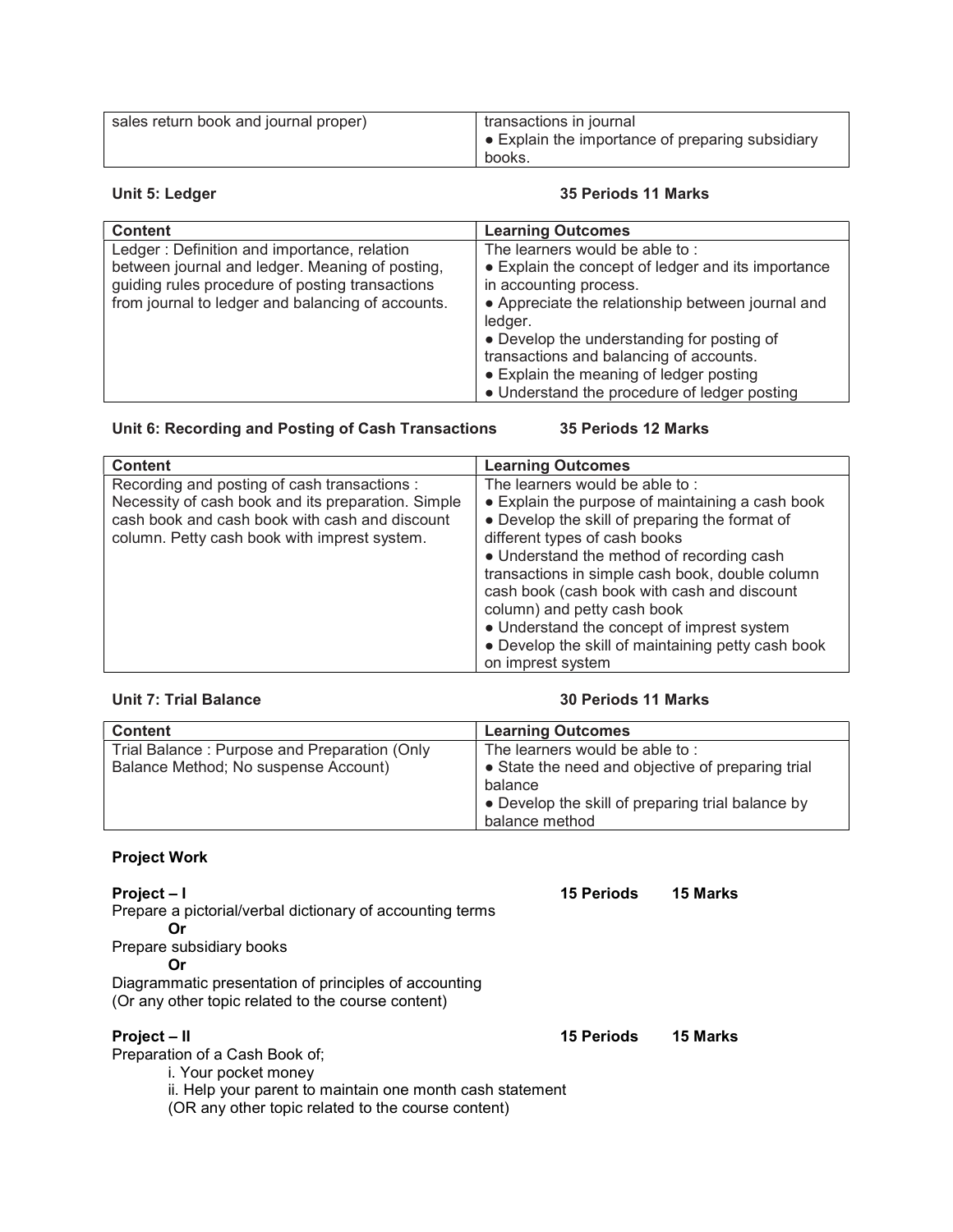# ELEMENTS OF BOOK-KEEPING AND ACCOUNTANCY (CODE NO. 254) CLASS-X (2022-23)

Objective: The main objective of this paper is to enable the students to understand the fundamental principles and develop skills of preparing and maintaining simple books of accounts from given details.

| <b>One Paper</b> | <b>3 Hours</b>                       | <b>70 Marks</b> | 210 Periods    |
|------------------|--------------------------------------|-----------------|----------------|
| Unit             | <b>Contents</b>                      | <b>Marks</b>    | <b>Periods</b> |
|                  | <b>Capital and Revenue</b>           | 8               | 25             |
| $\mathcal{P}$    | Depreciation                         | 12              | 35             |
| 3                | <b>Bank Reconciliation Statement</b> | 14              | 45             |
| 4                | <b>Bills of Exchange</b>             | 10              | 25             |
| 5                | <b>Final Accounts</b>                | 14              | 45             |
| 6                | Accounting from Incomplete Records   | 12              | 35             |
|                  | Total                                | 70              | 210            |
|                  |                                      |                 |                |
|                  | Project                              | 30              | 30             |

### Unit 1: Capital and Revenue 25 Periods 08 Marks

| <b>Content</b>                                      | <b>Learning Outcomes</b>                          |
|-----------------------------------------------------|---------------------------------------------------|
| Capital and revenue : Capital and revenue receipts, | The learners would be able to:                    |
| capital and revenue expenditure and deferred        | • Recapitulate the meaning of the terms 'Capital' |
| revenue expenditure                                 | and 'Revenue'                                     |
|                                                     | • Appreciate the difference between capital and   |
|                                                     | revenue receipts and capital and revenue          |
|                                                     | expenditure                                       |
|                                                     | • Acquire the knowledge about deferred revenue    |
|                                                     | Expenditure                                       |

# Unit 2: Depreciation 35 Periods 12 Marks

| <b>Content</b>                                                                                                                       | <b>Learning Outcomes</b>                                                                                                                                                                                                                                                                                                                        |
|--------------------------------------------------------------------------------------------------------------------------------------|-------------------------------------------------------------------------------------------------------------------------------------------------------------------------------------------------------------------------------------------------------------------------------------------------------------------------------------------------|
| Depreciation: Need and methods of charging<br>depreciation-straight line and Diminishing balance<br>method (no change in the method) | The learners would be able to:<br>• Explain the necessity of providing depreciation on<br>fixed assets<br>• Develop the skill of using the different methods<br>i.e. straight line and diminishing balance for<br>computing depreciation<br>• Prepare fixed assets accounting using straight<br>line and diminishing balance method of charging |
|                                                                                                                                      | depreciation                                                                                                                                                                                                                                                                                                                                    |

## Unit 3: Bank Reconciliation Statement **45 Periods 14 Marks**

| <b>Content</b>                                     | <b>Learning Outcomes</b>                        |
|----------------------------------------------------|-------------------------------------------------|
| <b>Bank Reconciliation Statement: Meaning</b>      | The learners would be able to:                  |
| Preparation of BRS with the given cash book / pass | • Understand the concept of bank reconciliation |
| book balance                                       | statement                                       |
|                                                    | • Appreciate the need of preparing bank         |
|                                                    | reconciliation statement                        |
|                                                    | • Develop understanding of preparing bank       |
|                                                    | reconciliation Statement                        |